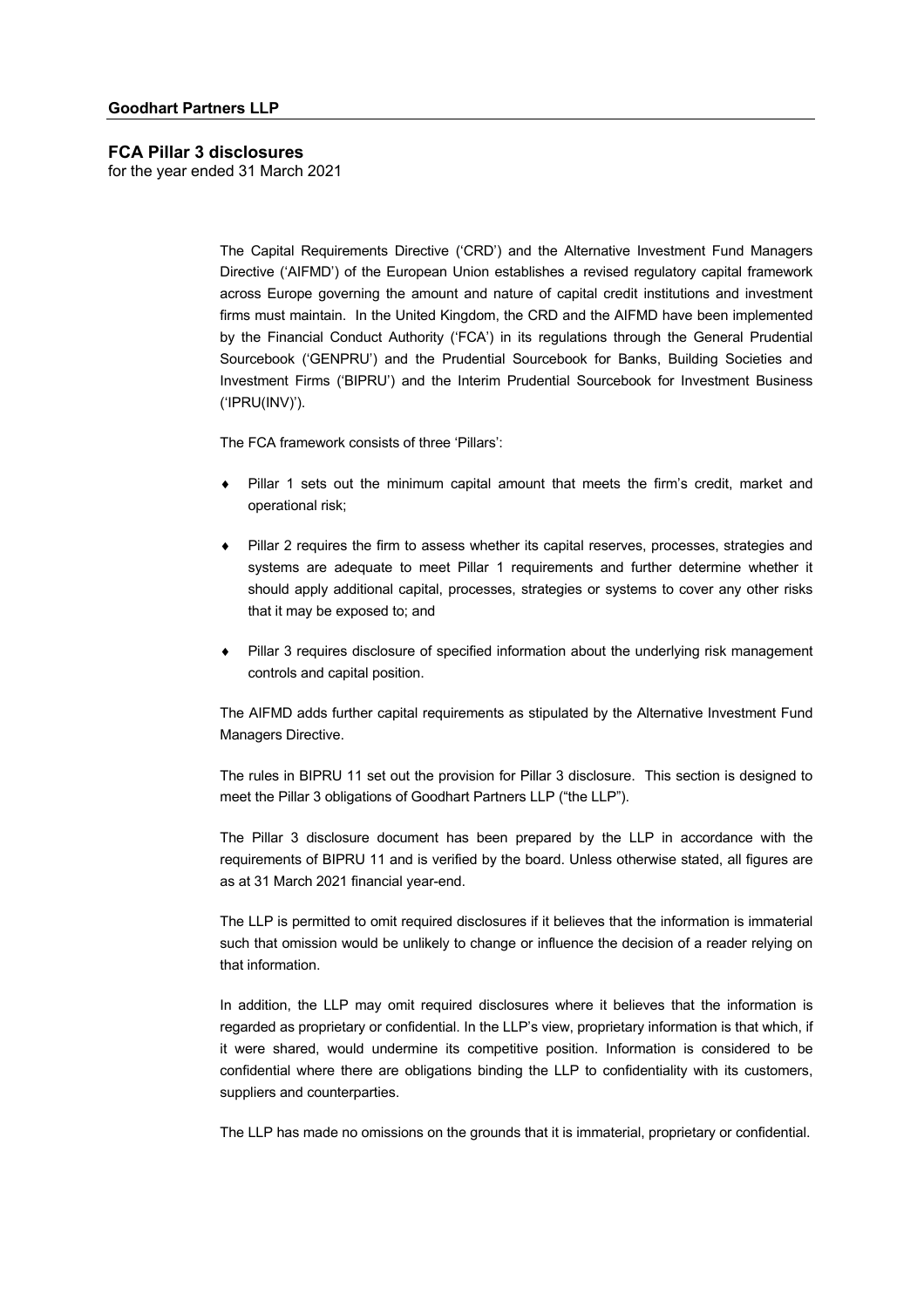for the year ended 31 March 2021

#### *Scope and application of the requirements*

The LLP is authorised and regulated by the Financial Conduct Authority and as such is subject to minimum regulatory capital requirements. The LLP is categorised as a Collective Portfolio Management Investment Firm ('CPMI') by the FCA for capital purposes. It is an investment management firm and as such has no trading book exposures.

#### *Risk management*

The LLP is governed by its members ("Principals") who in conjunction with the Board are responsible for determining the business strategy and its risk appetite. They are also responsible for establishing and maintaining the LLP's governance arrangements along with designing and implementing a risk management framework that recognises the risks that the business faces.

The Principals and the members of the Board also determine how the risks the business faces may be mitigated and assess on an ongoing basis the arrangements to manage those risks. They meet on a regular basis and discuss current projections for profitability, cash flow, regulatory capital management, and business planning and risk management. The Board manage the LLP's business risks though a framework of policy and procedures having regard to relevant laws, standards, principles and rules (including FCA principles and rules) with the aim to operate a defined and transparent risk management framework. These policies and procedures are updated as required.

The Board have identified that business, operational, market and credit risks are the main areas of risk to which the LLP is exposed. Annually, the Board formally review the risks, controls and other risk mitigation arrangements and assess their effectiveness. Where they identify material risks they consider the financial impact of these risks as part of the business planning and capital management and conclude whether the amount of regulatory capital is adequate.

#### *Professional liability risk*

The LLP has a legal responsibility for risks in relation to investors, products & business practices including, but not limited to; loss of documents evidencing title of assets of the LLP; misrepresentations and misleading statements made to the LLP or its investors; acts, errors or omissions; failure by the senior management to establish, implement and maintain appropriate procedures to prevent dishonest, fraudulent or malicious acts; improper valuation of assets and calculation of unit/share prices; and risks in relation to business disruption, system failures, process management.

The LLP is aware of, and monitors, a wide range of risks within its business operations and towards its investors. The LLP also has in place a 'Professional Indemnity Insurance' policy that meets the requirements of AIFMD.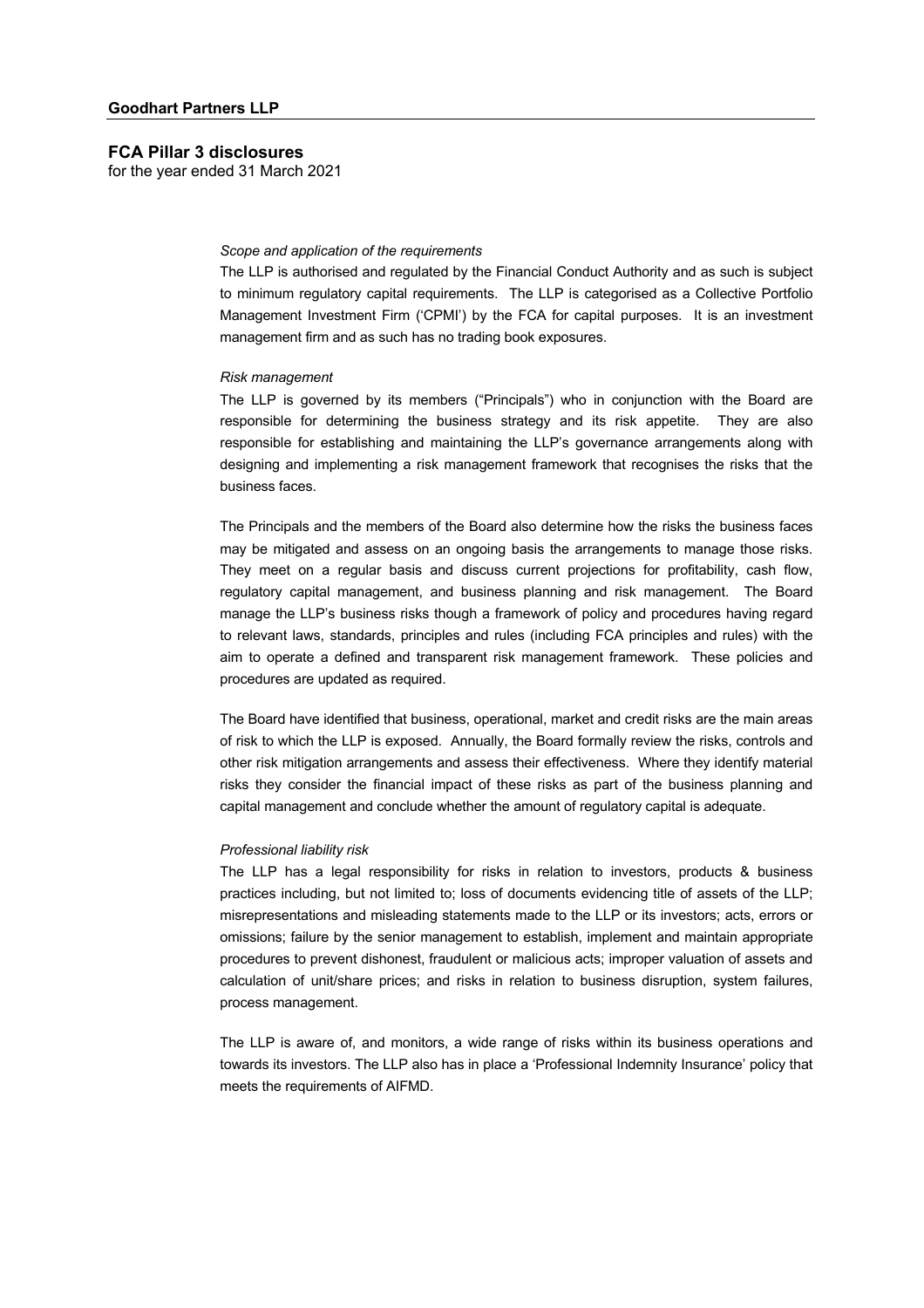for the year ended 31 March 2021

## *Regulatory capital*

The LLP is a Limited Liability Partnership and its capital arrangements are established in its Partnership deed. Its capital is summarised as follows:

| Capital                                                                                   | £'000    |
|-------------------------------------------------------------------------------------------|----------|
| Members' capital                                                                          | 2.803    |
| Members' other interest – other reserves classified as equity                             | (1, 119) |
| Retained earnings                                                                         |          |
| Net assets attributable to members                                                        | 1,684    |
| The main features of the LLP's capital resources for requisitory purposes are as follows: |          |

The main features of the LLP's capital resources for regulatory purposes are as follows:

| <b>Capital item</b>                               | £'000 |
|---------------------------------------------------|-------|
| Tier 1 capital less innovative tier 1 capital     | 1.684 |
| Total tier 2 innovative tier 1 and tier 3 capital |       |
| Deductions from tier 1 and tier 2 capital         | (924) |
| Total capital resources net of deductions         | 760   |

The LLP is small with a simple operational infrastructure. Its market risk is limited to foreign exchange risk on its accounts receivable in foreign currency, and credit risk from fees receivable. The LLP follows the standardised approach to market risk and credit risk. The LLP is subject to the Fixed Overhead Requirement and is not required to calculate an operational risk capital charge though it considers this as part of its process to identify the level of risk based capital required.

The LLP is a CPMI firm and as such its capital requirements are the higher of:

- $\triangleright$  The capital requirements under AIFMD which are as follows:
	- o Higher of:
		- § €125,000 plus 0.02% of Assets under management above €250mn; and
		- The fixed overheads requirement ('FOR') which is essentially 25% of the Firm's operating expenses less certain variable costs.

AND

- $\triangleright$  The capital requirements under MiFID which are as follows:
	- o Higher of:
		- Its base capital requirement of €50,000; or
		- Variable capital requirement of the higher of:
			- The sum of its market and credit risk requirements; or
			- Its Fixed Overhead Requirement.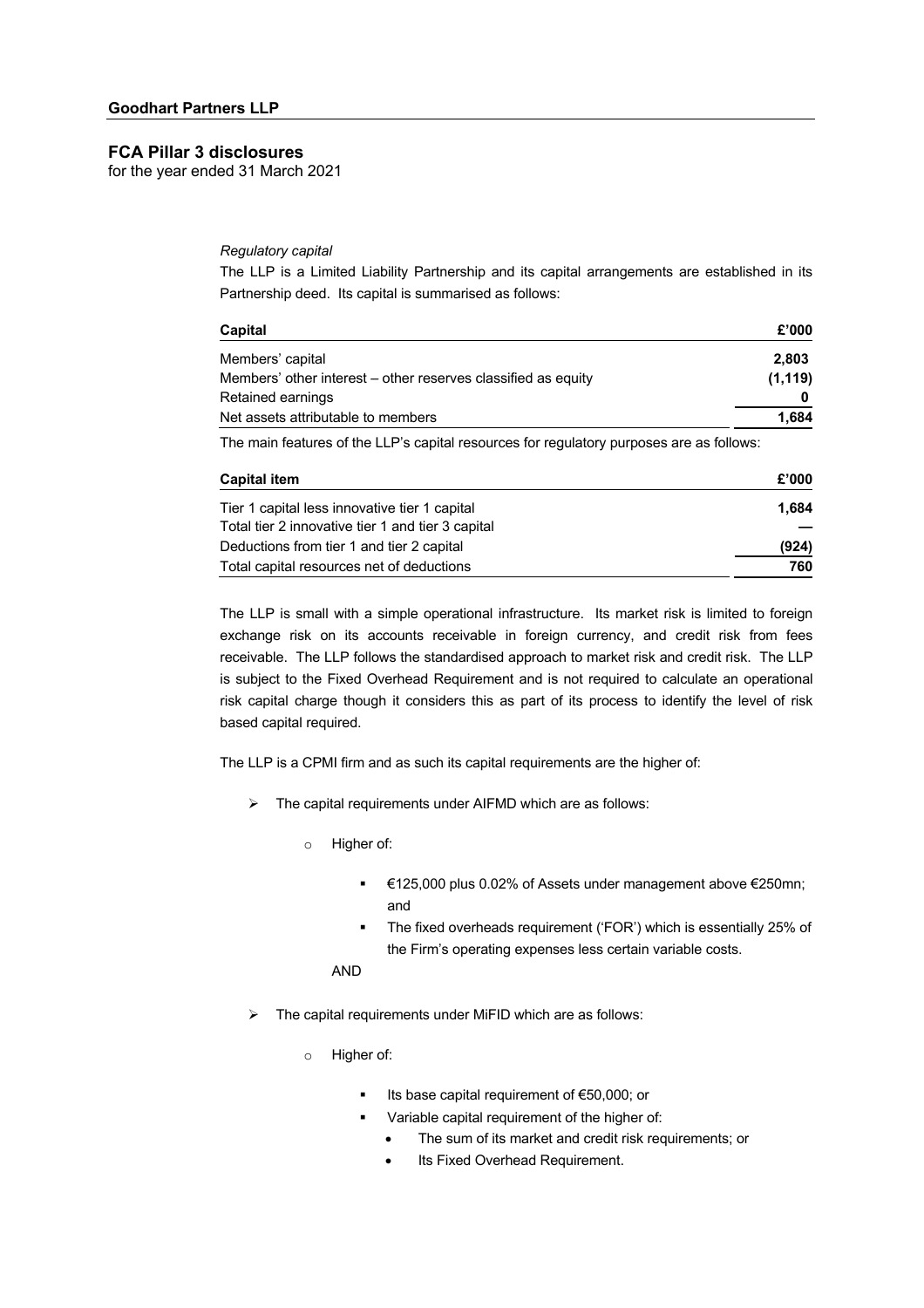for the year ended 31 March 2021

As at 31 March 2021, the LLP's assets under management under AIFMD were €417mn and the capital requirement after deducting the minimum threshold of €250mn is £208k which exceeds the fixed overheads requirement of £228k.

The variable capital requirement under MiFID was £123k representing the credit and market risk capital requirement.

#### **Remuneration disclosure**

#### **Governance**

The purpose of the Remuneration Code is to ensure firms establish, implement and maintain remuneration policies, procedures and practices that are consistent with, and promote, sound and effective risk management.

The Remuneration Code applies to 'Remuneration Code Staff' ('Code Staff'). This includes senior management, risk takers, staff engaged in control functions and any employee receiving total remuneration that takes them into the same remuneration bracket as senior management and risk takers, whose professional activities have a material impact on the LLP's risk profile.

The LLP has considered the contribution that can be made by a remuneration committee. In order to take a proportionate approach given the size and non-complex nature of both the activities undertaken and the organisation, The LLP has decided that the Board will undertake the role which would otherwise be undertaken by a remuneration committee. This is in line with guidance provided by the FCA for tier 4 firms under the Remuneration Code. The Board will be responsible for setting the LLP's policy on remuneration.

The LLP's Remuneration Policy will be reviewed, at least, annually by the Board to ensure that it remains consistent with the Remuneration Code Principles and the LLP's objectives. The Board will use all information available to it in order to carry out its responsibilities under the Code, for example, information on risk and financial performance. In addition, the Compliance Officer, as part of the LLP's regulatory monitoring, will include a review of the implementation of this Policy by the LLP.

#### **Link between pay and performance**

Remuneration at the LLP is made up of fixed ('salary') and variable ('bonus') components for employees. Members receive a share of the profits of the partnership which is the profit generated by the business as a whole, the percentage allocated to each member is based upon his/her percentage share in the Partnership, and is paid from profits after ensuring FCA capital and liquidity requirements and the working capital needs of the LLP have been considered thereby ensuring the LLP is financially viable going forward.

Salary is set in line with the market at a level to retain, and when necessary attract, skilled staff.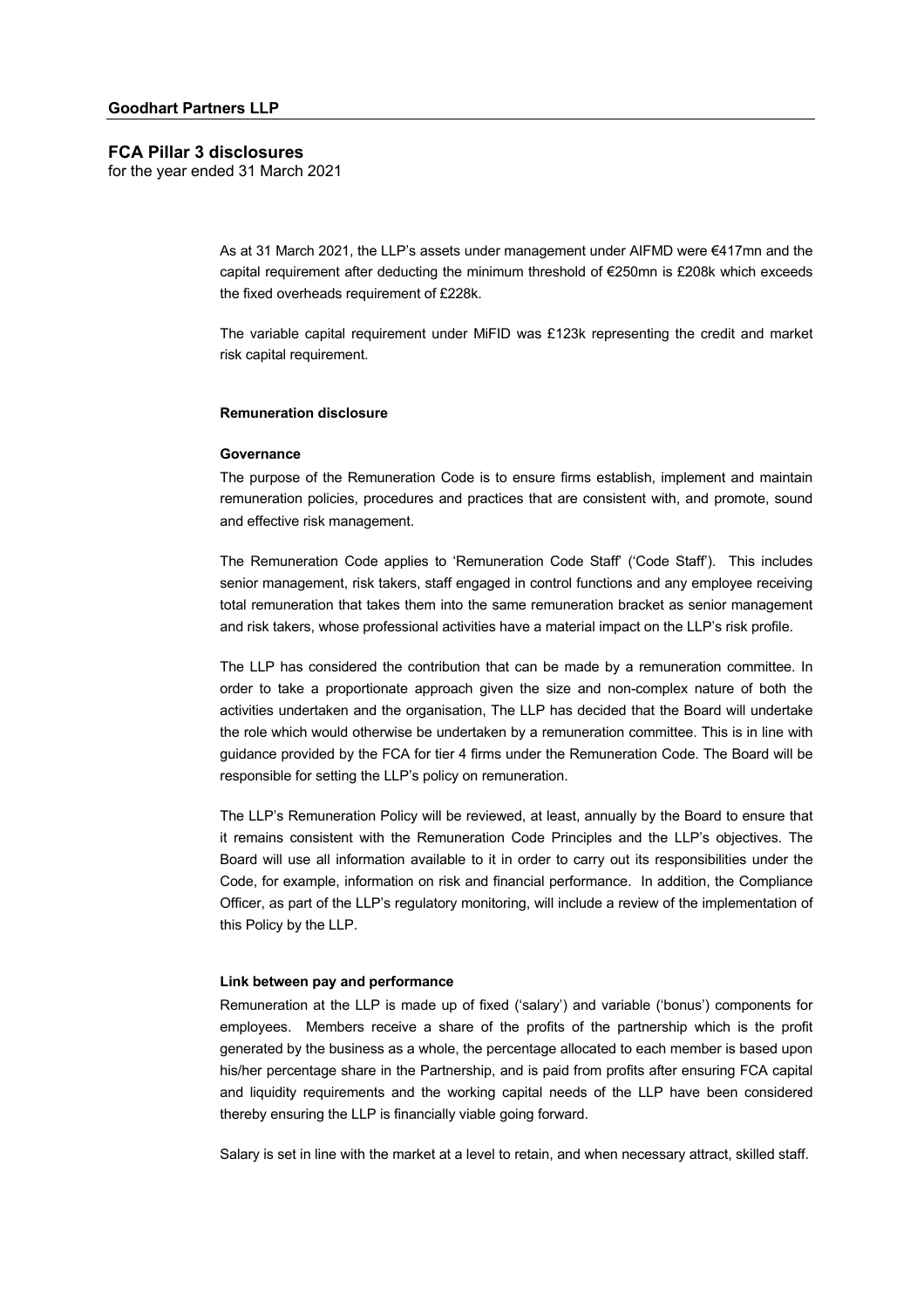for the year ended 31 March 2021

Any bonus paid is designed to both reflect the performance of a person in contributing to the success of the LLP and their success in meeting, or exceeding, targets that have been set by the LLP on an individual basis.

Where remuneration is performance-related then in addition to the performance of the individual the LLP will also take into account the performance of the business unit concerned and the overall results of the LLP. Performance assessment will not relate solely to financial criteria but will also include compliance with regulatory obligations and adherence to effective risk management. In keeping with the LLP's long term objectives, the assessment of performance will take into account longer-term performance and payment of any such performance related bonuses may need to be spread over more than one year to take account of the LLP's business cycle.

The measurement of financial performance will be based principally on profits and not on revenue or turnover.

Awards will reflect the financial performance of the LLP and as such variable remuneration may be contracted where subdued or negative financial performance occurs. The LLP will not ordinarily make any variable remuneration awards should the LLP make a loss. In exceptional circumstances such payments may need to be considered. In such cases the governing body, in conjunction with the Compliance Officer, will consider and document whether such an award would be in keeping with the Remuneration policy.

## **Quantitative remuneration information**

The LLP is required to disclose aggregate information on remuneration in respect of its Code Staff, broken down by business area and by senior management and other Code Staff. The relatively small size and lack of complexity of the LLP's business is such that the LLP only has the one business area, investment management, and does not regard itself as operating, or needing to operate, separate 'business areas' and the following aggregate remuneration data should be read in that context.

Aggregate remuneration includes fixed and variable elements of remuneration to the extent available for allocation, but excludes profit shares allocated to members, in excess of any Basic Profit Share, in respect of their interests as owners of the business.

The below table discloses a breakdown of remuneration for remuneration code staff as defined in SYSC 19B, AIFM Remuneration Code, of the FCA handbook. Given the nature and scale of our business, individual Code Staff are not split out into separate business areas and we operate instead as a single business unit.

The LLP was authorised as an AIFM on 29 September 2014. The quantitative disclosures required under Article 22 of AIFMD in accordance with the European Securities and Markets Authority ("ESMA") guidance for the year ended 31 March 2021 are as follows: